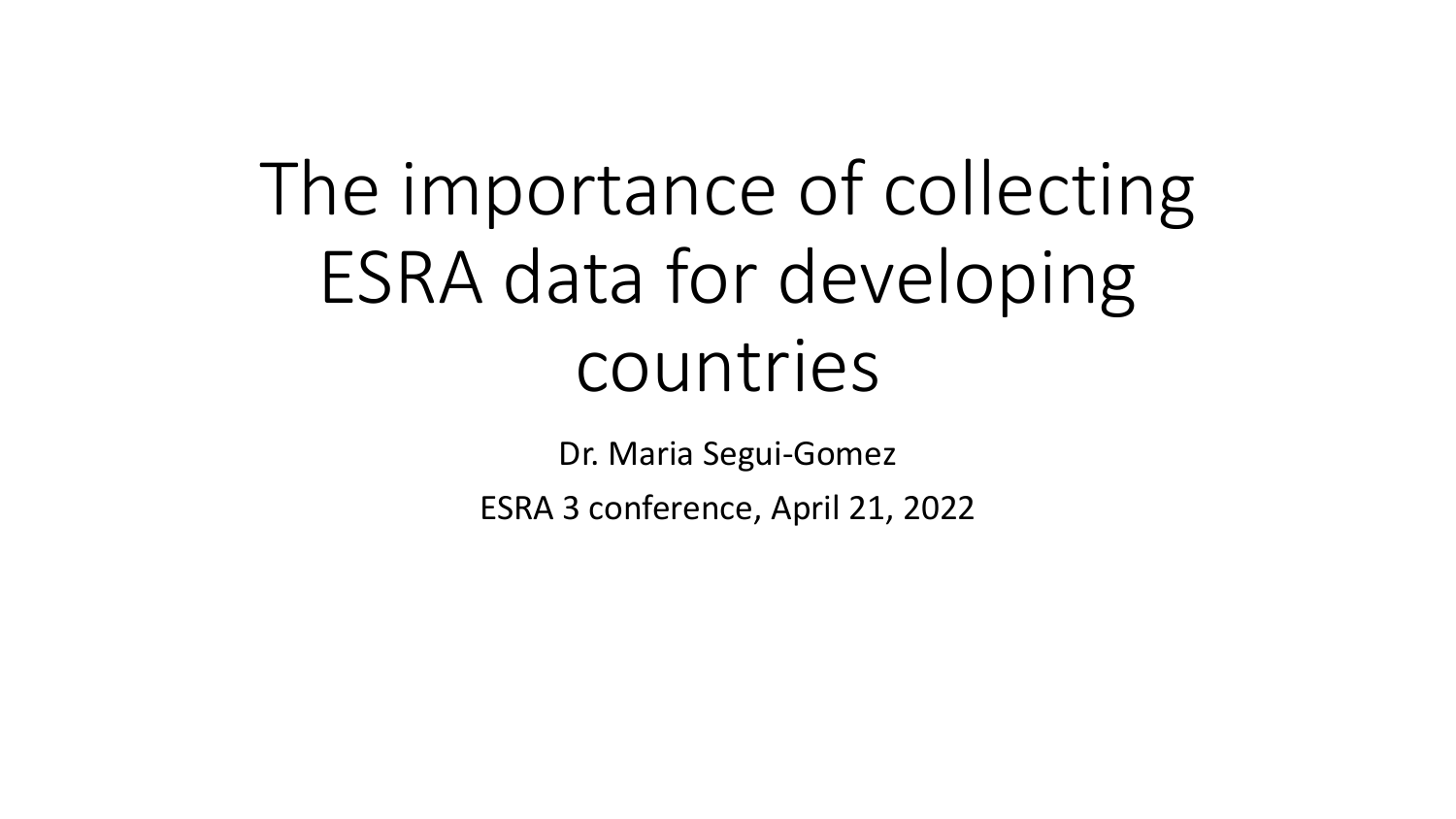## Clarification "ESRA data" as

- **Population representative** data regarding
	- Attitudes on road safety
	- Perceptions regarding road risks and safety interventions
		- Including enforcement perception
	- Self reported behavior while moving on the road
		- Number of travels/distance/purposes
		- Use of safety devices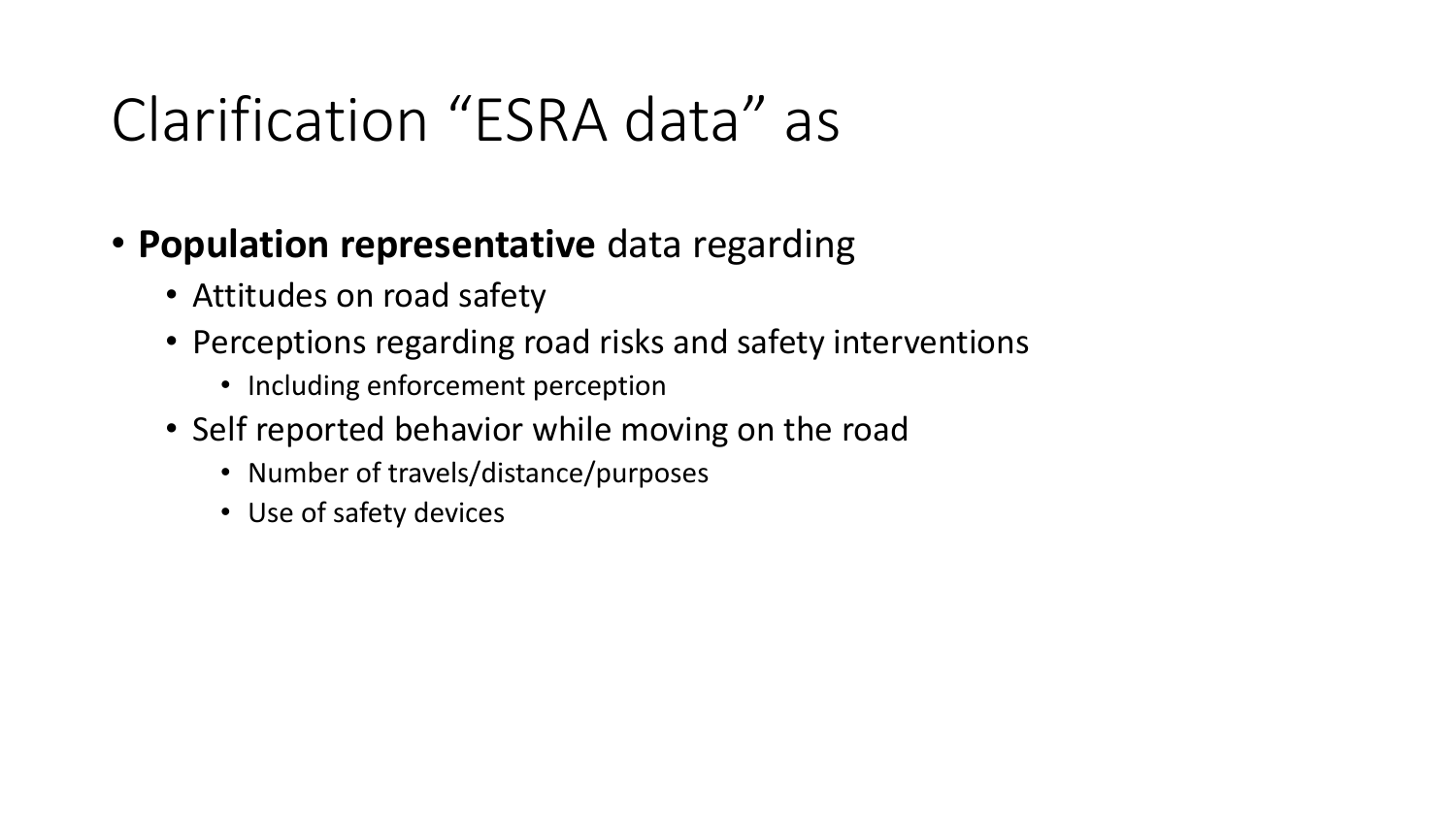## Current data challenges on Road Safety

- Mortality
- Morbidity
- **Exposure**
- **Vehicle fleet**
- **Infrastructure**
- **Penetration of safety interventions**

• And this is not specific to LMIC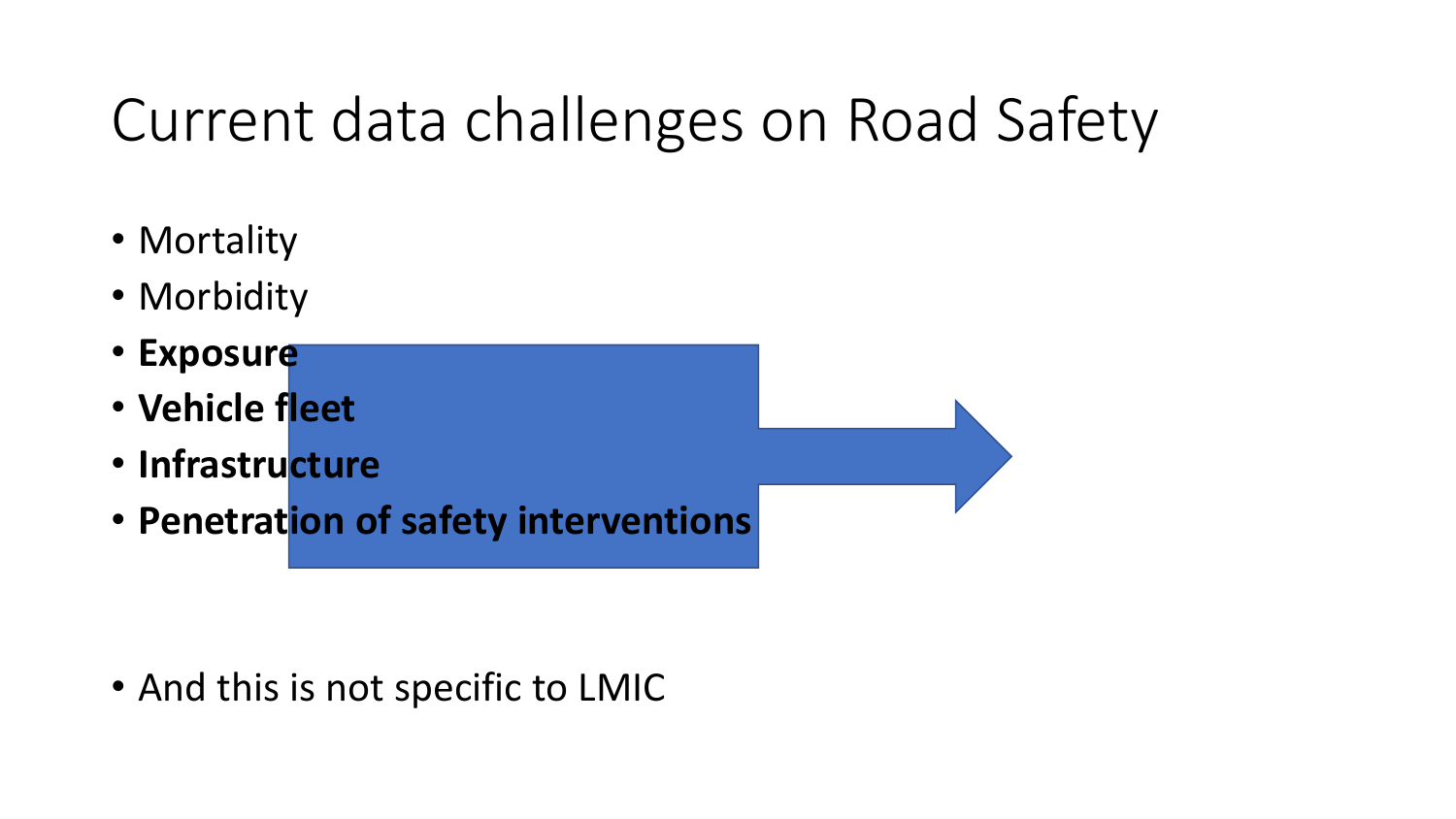### Previous experiences bringing ESRA into LMIC



#### Figure 1: Geographical coverage and evolution of the ESRA1 survey

Note: Olive colored countries participated in wave 1 - 2015; light green colored countries in wave 2 - 2016; and dark green countries in wave 3 - 2017.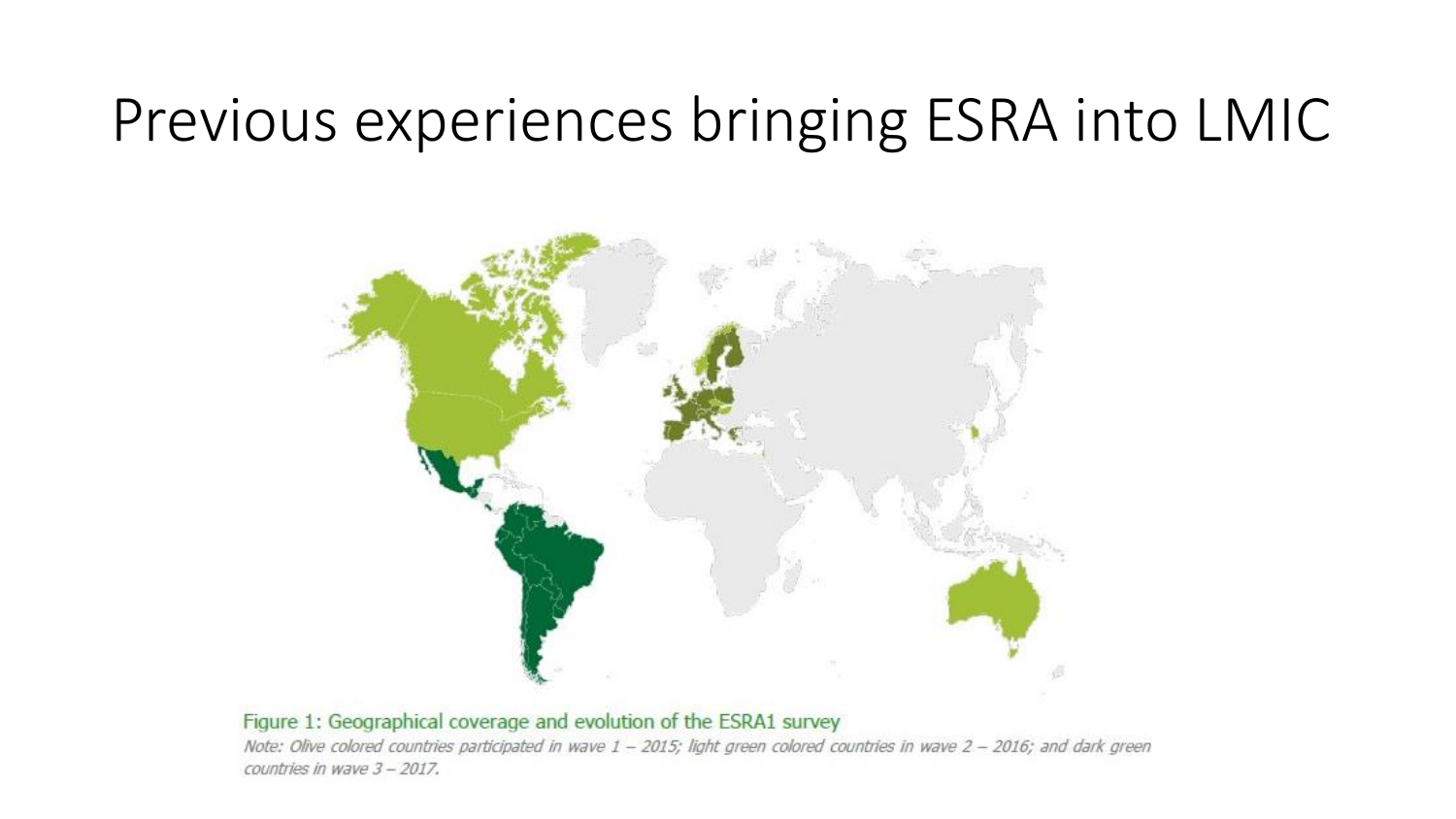$Ct's$ 

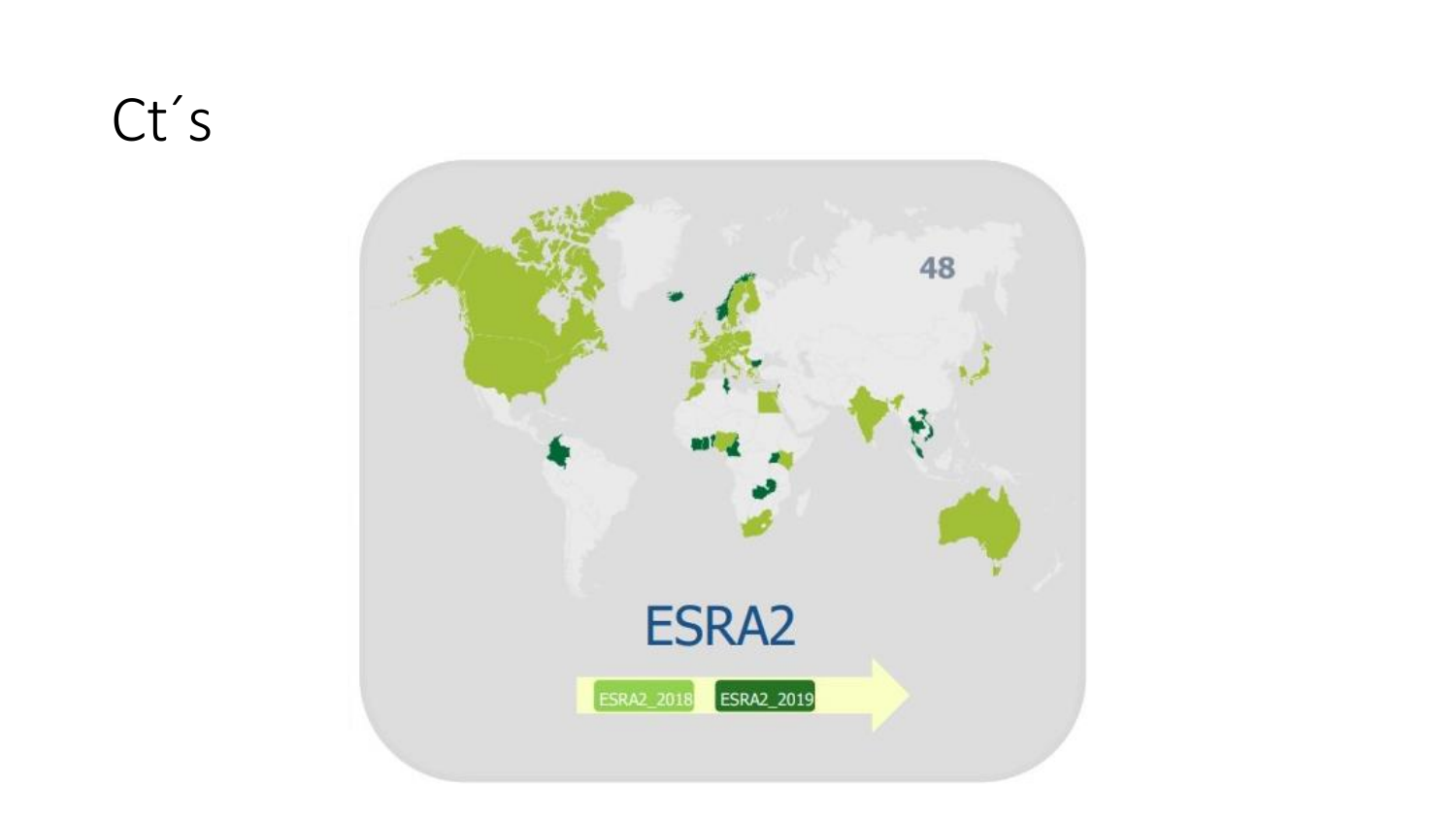## Road Safety gains will not come from analysis of crash data –at least for time being

![](_page_5_Figure_1.jpeg)

Note: Changes in estimation methods prevent direct comparison between GSRRS reports. However, this slide highlights both

\*1-good death registration data, 2 –with other sources of causes of death, 3 –population less than 150 000, and 4 –without eligible death registration data (2018 GSRRS).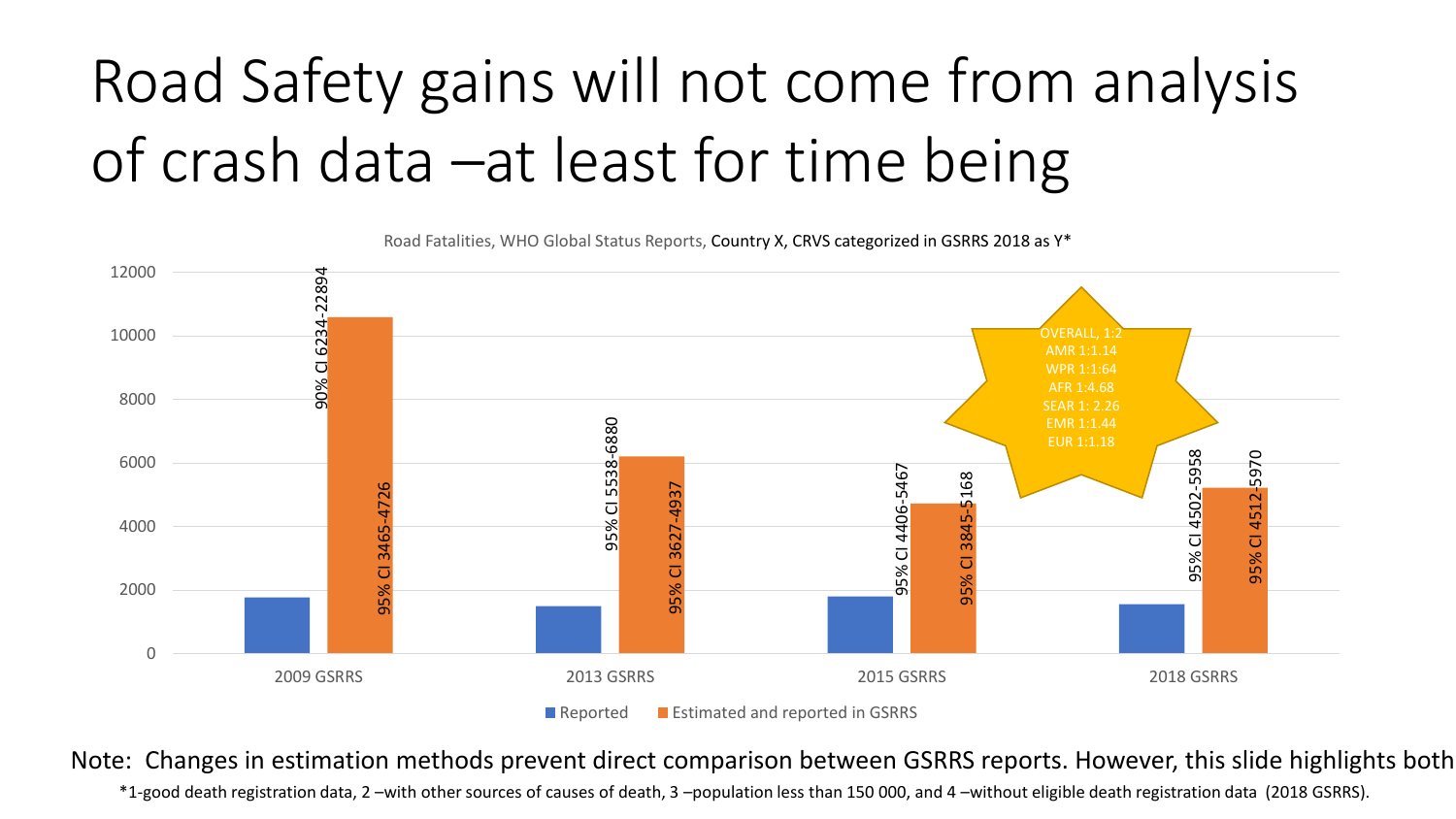#### Voluntary performance targets for road safety risk factors and service delivery mechanisms

Voluntary performance targets for road safety risk factors and service delivery mechanisms were adopted by Member States on 21 November 2017 as a way to quide countries' efforts and accelerate progress towards safer roads.

The process leading to the elaboration of these targets was facilitated by WHO, with the full participation of Member States and in collaboration with organizations in the United Nations system (including the United Nations regional commissions), through the existing mechanisms (including the United Nations Road Safety Collaboration) as requested by the General Assembly (A/Res/70/260) (b) and the World Health Assembly (WHA 69.7) (b).

![](_page_6_Picture_3.jpeg)

![](_page_6_Picture_4.jpeg)

legal instruments.

 $10$ 

phones while driving.

 $\frac{2030}{2030}$ 

![](_page_6_Picture_5.jpeg)

![](_page_6_Picture_6.jpeg)

Target 1: By 2020, all countries establish a comprehensive multisectoral national road safety action plan with timebound targets.

Target 2: By 2030, all countries Target 3: By 2030, all new roads accede to one or more of the achieve technical standards core road safety-related UN for all road users that take into account road safety, or meet a three star rating or better.

57

 $2030$ 

Target 4: By 2030, more than 75% of travel on existing roads is on roads that meet technical standards for all road users that take into account road safety.

![](_page_6_Picture_11.jpeg)

![](_page_6_Picture_12.jpeg)

![](_page_6_Picture_13.jpeg)

Target 5: By 2030, 100% of new (defined as produced, sold or imported) and used vehicles meet high quality safety standards, such as the recommended priority **UN Regulations, Global Technical Regulations, or** equivalent recognized national performance requirements.

![](_page_6_Picture_15.jpeg)

proportion of vehicles travelling over the posted speed limit and achieve a reduction in speedrelated injuries and fatalities.

Target 7: By 2030, increase the proportion of motorcycle riders correctly using standard helmets to close to 100%.

Target 8: By 2030, increase the proportion of motor vehicle occupants using safety belts or standard child restraint systems to close to 100%.

![](_page_6_Picture_19.jpeg)

Target 9: By 2030, halve the number of road traffic injuries and fatalities related to drivers using alcohol, and/or achieve a reduction in those related to other psychoactive substances.

![](_page_6_Picture_21.jpeg)

Target 10: By 2030, all countries Target 11: By 2030, all countries have national laws to restrict to enact regulation for driving or prohibit the use of mobile time and rest periods for professional drivers, and/ or accede to international/ regional regulation in this area.

![](_page_6_Picture_23.jpeg)

care.

Target 12: By 2030, all countries establish and achieve national targets in order to minimize the time interval between road traffic crash and the provision of first professional emergency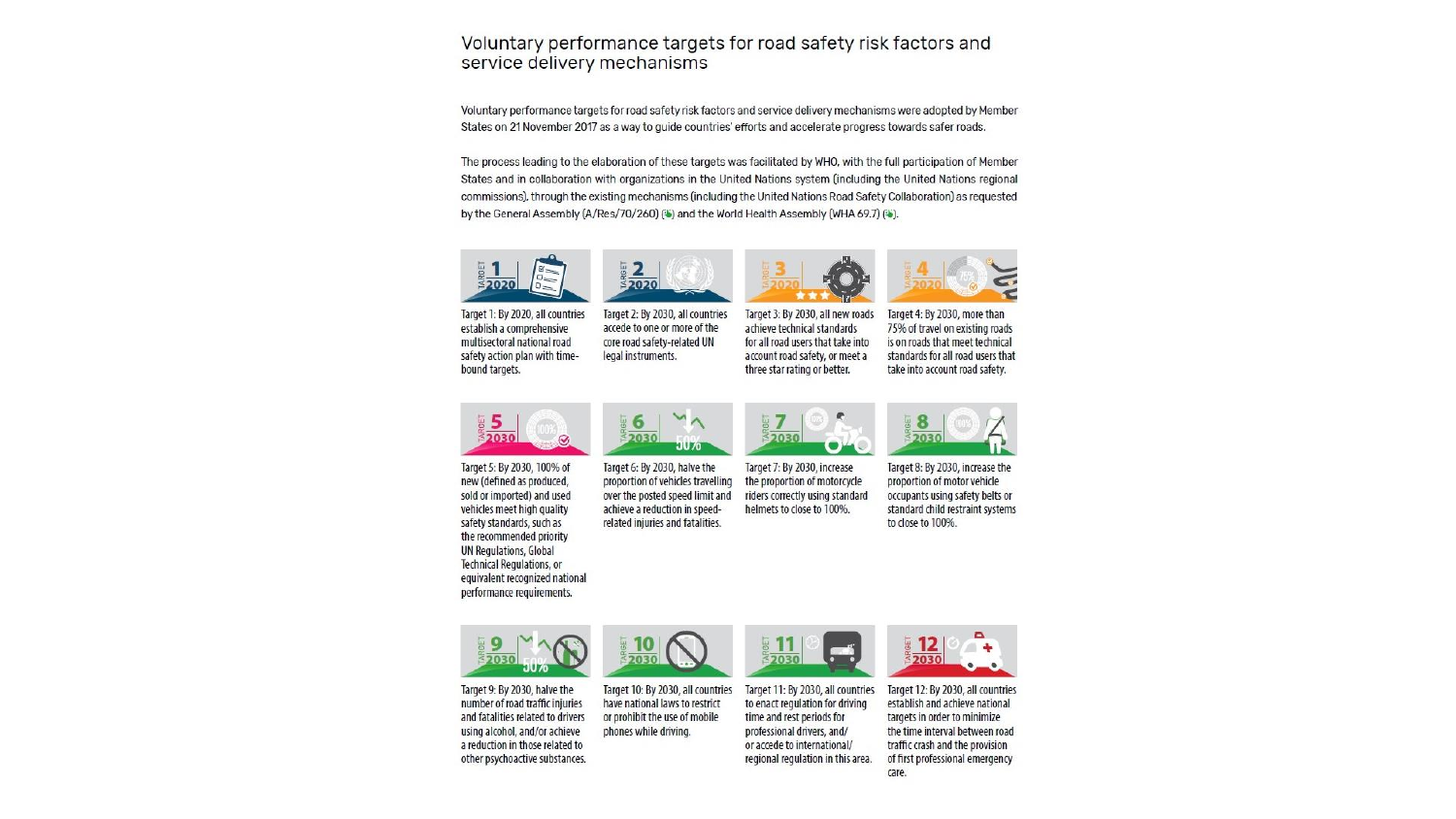![](_page_7_Picture_0.jpeg)

![](_page_7_Figure_1.jpeg)

![](_page_7_Picture_2.jpeg)

2021-2030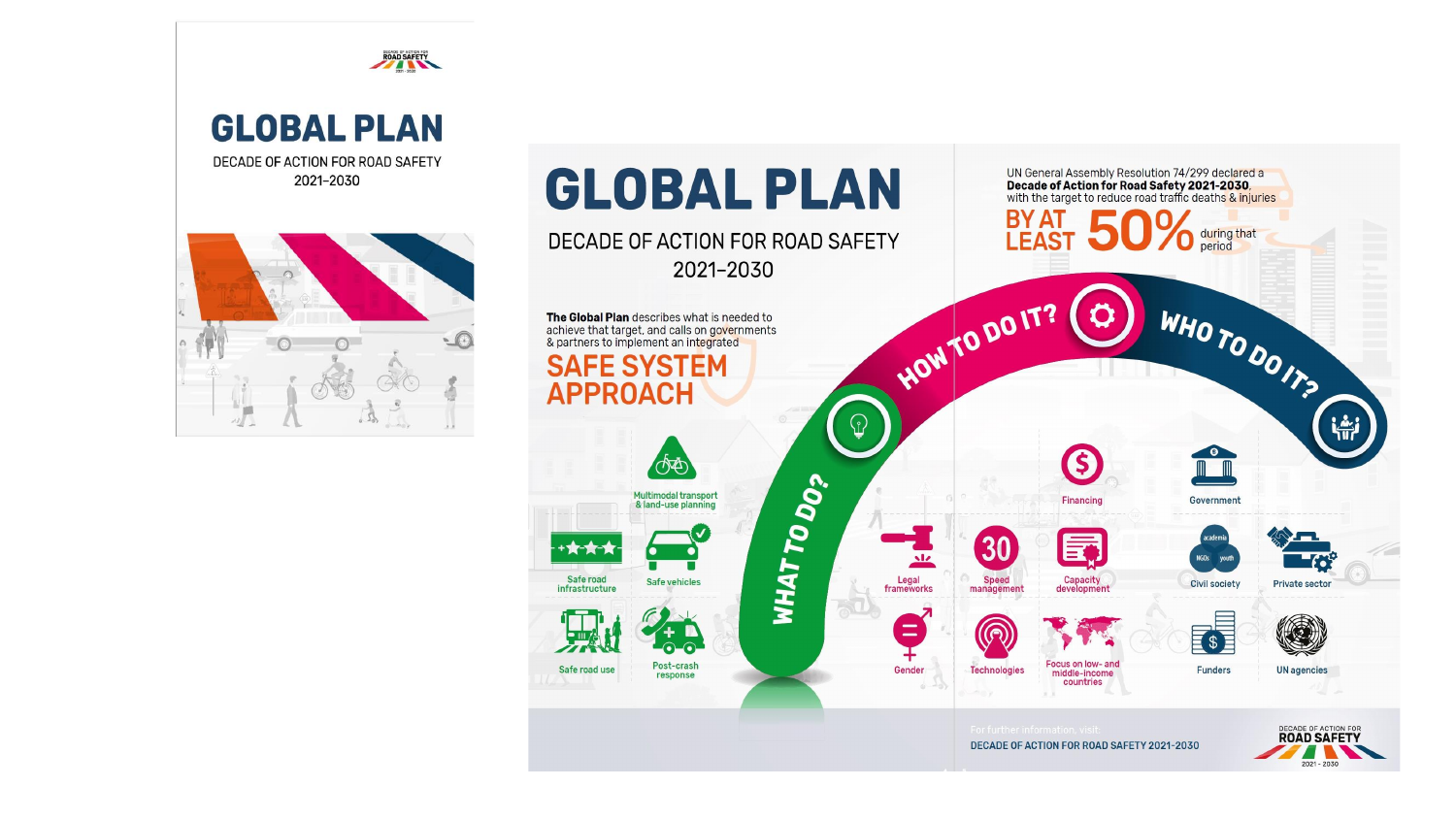## Opportunities for an innitiative like ESRA

- Builds on solid background and methods
- Builds on consolidated International network
	- Bridging over Regional Road Safety Observatories
- Allows data collection for topics that can be used for advocacy and policy guidance
- Very efficient tool (investment/output)
	- Economic costs A FRACTION of any current alternative
	- Speed of data collection and analysis
	- Possibility of sequencing trends over time